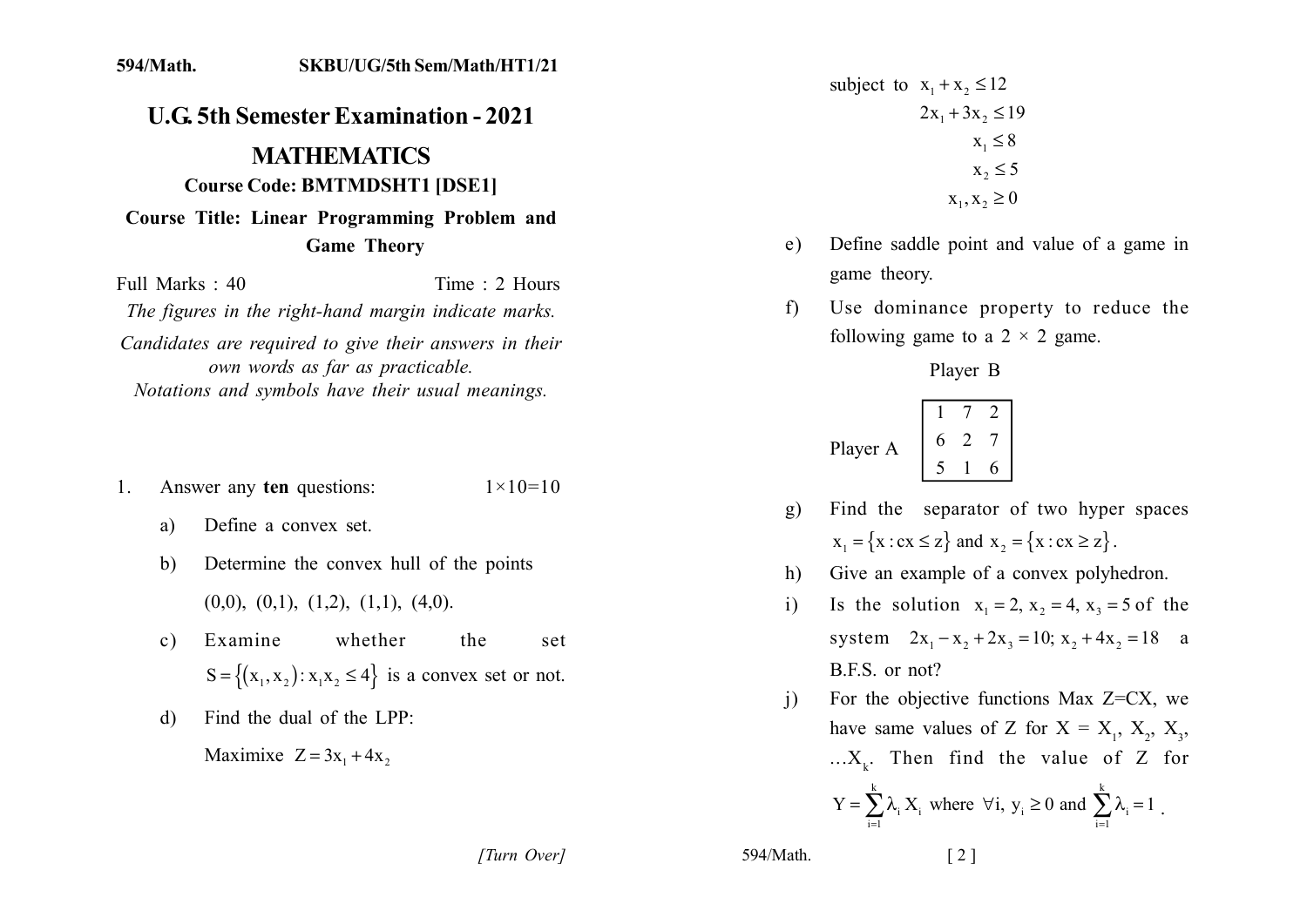- What is the nature of the solution when for  $\mathbf{k}$ particular k, the net evaluation  $z_k - c_k < 0$  and corresponding column elements  $y_{ik} \le 0$ ,  $\forall i$  ?
- When the degenaracy occurs in the simplex  $1)$ table?
- If some variables of the primal problem be  $m)$ unrestricted in sign, then what is the nature of the corresponding constraint of the dual problem?
- Write down the following transportation  $n)$ problem into a balanced one:

**To**  $\mathbf{1}$ 2  $\mathfrak{Z}$ supply  $\overline{7}$  $\overline{5}$  $\mathbf{1}$  $10$  $\mathbf{1}$ From  $\overline{2}$ 6 80  $\overline{4}$ 6 3  $\overline{2}$  $5<sup>1</sup>$ 15 3 Demand 75 20 50

- "Assignment problem is a special type of a  $\mathbf{0}$ transportation problem."
- $2<sub>1</sub>$ Answer any five questions:  $2 \times 5 = 10$ 
	- Find all the basic feasible solutions of the  $a)$ system of equation

$$
x_1 + x_2 + 2x_3 = 9
$$
  
3x<sub>1</sub> + 2x<sub>2</sub> + 5x<sub>3</sub> = 22

 $\begin{bmatrix} 3 \end{bmatrix}$ 

- Prove that if the objective function assumes b) its optimal value at more than one extreme point then every convex combination of these extreme points also gives the optimal value of the objective function.
- Reduce the following LPP fit for first simplex  $\mathbf{c}$ ) table:

Minimize  $z = 2x_1 + 4x_2 + x_3$ 

Subject to 
$$
x_1 + 2x_2 - x_3 \le 5
$$
  
\n $2x_1 - x_2 + 2x_3 = 2$   
\n $-x_1 + 2x_2 + 2x_3 \ge 1$   
\n $x_1, x_2, x_3 \ge 0$ 

Find the optimal assignment and minimum  $\mathbf{d}$ cost of the following assignment problem:

|                                                                                                                                                          | $I$ $II$ $III$ |  |  |  |
|----------------------------------------------------------------------------------------------------------------------------------------------------------|----------------|--|--|--|
|                                                                                                                                                          |                |  |  |  |
| A 10 8 12<br>B 18 6 14<br>C 6 4 2                                                                                                                        |                |  |  |  |
|                                                                                                                                                          |                |  |  |  |
| e) Show that the 2×2 game $\begin{vmatrix} a & b \\ c & d \end{vmatrix}$ is non-<br>strictly determined, if<br>$a < b$ , $a < c$ , $d < b$ and $d < c$ . |                |  |  |  |

594/Math.  $[4]$ 

594/Math.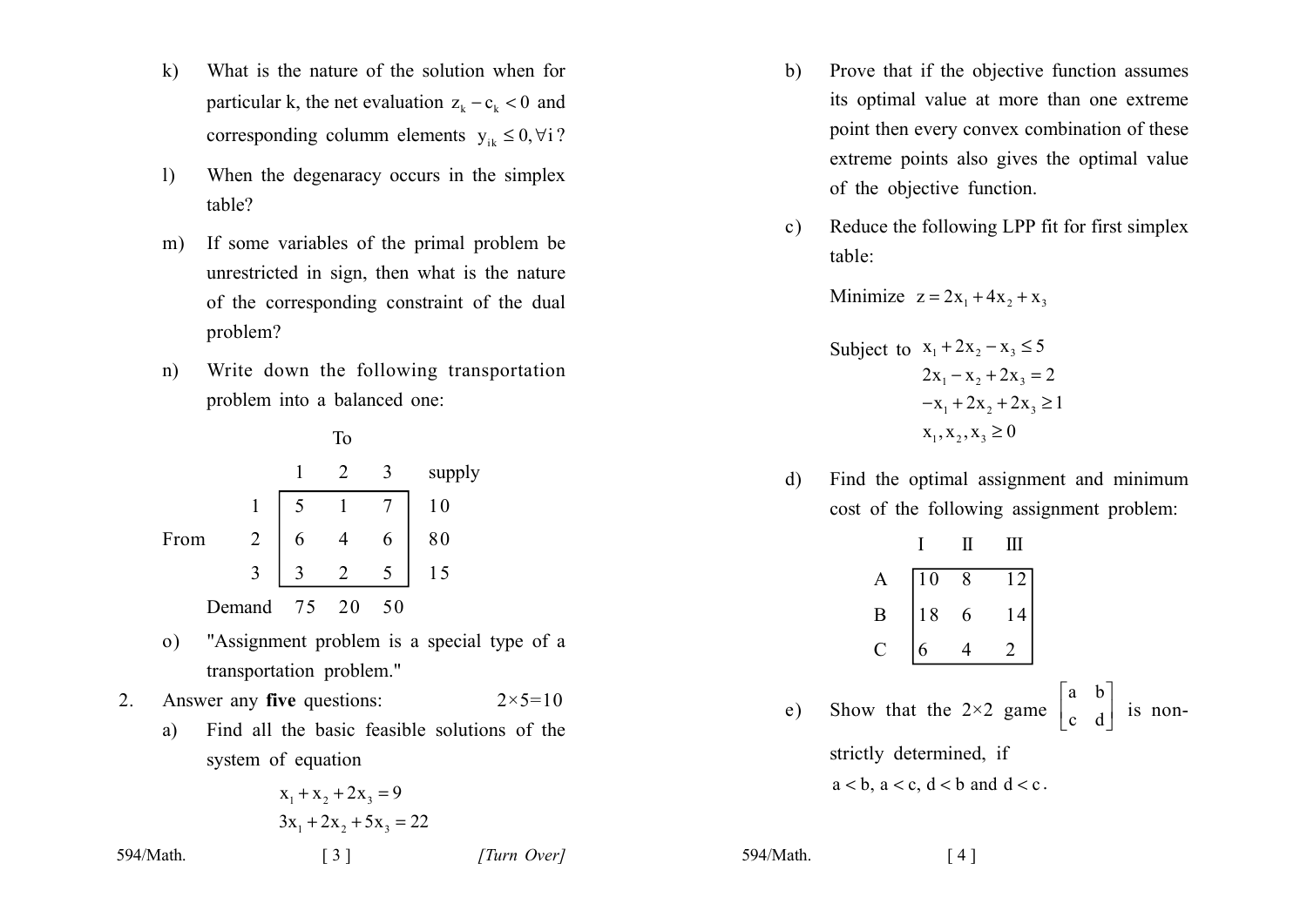- Explain how degeneracy occur in some middle  $f$ stage of simplex method.
- State the fundamental theorem of LPP.  $g)$
- Given Initial table to solve LPP by simplex  $h)$ method as

|                |             |                                                                                                                       |      | $C_i$ 2 3 0 |  |
|----------------|-------------|-----------------------------------------------------------------------------------------------------------------------|------|-------------|--|
| $C_{B}$        |             | $\begin{array}{c cccccc} \mathbf{B} & X_{\text{B}} & Y_1 & Y_2 & Y_3 & Y_4 & Y_5 \end{array}$                         |      |             |  |
| $\overline{0}$ |             |                                                                                                                       |      |             |  |
|                |             |                                                                                                                       |      |             |  |
|                |             | $\begin{array}{c ccccc}\nB_3 & 2 & -1 & 2 & 1 & 0 \\ B_4 & 6 & 1 & 1 & 0 & 1 \\ B_5 & 9 & 1 & 3 & 0 & 0\n\end{array}$ |      |             |  |
|                | $Z_i - C_i$ |                                                                                                                       | $-3$ | $0\qquad 0$ |  |

write down the problem in canonical form.

- Answer any two questions:  $5 \times 2 = 10$  $3<sub>1</sub>$ 
	- Obtain an initial B.F.S. of the following T.P. a) by VAM:

|                         | $D_{i}$ | $D_{2}$ | $D_{3}$        | $D_4$ | $a_{i}$ |
|-------------------------|---------|---------|----------------|-------|---------|
| $\mathbf{O}_1$          | 10      |         | $\overline{3}$ | 6     | 30      |
|                         |         | 6       | $\overline{8}$ |       | 50      |
| $\mathrm{O}_\mathrm{3}$ |         |         |                |       | 70      |
| $b_i$                   | 30      | 20      | 60             | 40    |         |

Solve the following game graphically : b)

Player B

| B <sub>1</sub> | B <sub>2</sub> |                                                                 |
|----------------|----------------|-----------------------------------------------------------------|
| Player A       | $A_1$          | $\begin{bmatrix} 2 & -3 \\ -2 & 5 \\ A_3 & 0 & 1 \end{bmatrix}$ |

- For a basic feasible solution  $X_B$  of an LPP  $c)$ Max  $Z = cx$ , subject to  $Ax = b, x \ge 0$  if  $z_i - c_i \ge 0$  for every column  $a_i$  of A, then prove that  $X_B$  is an optimal, solution.
- Answer any one question:  $10 \times 1 = 10$  $\overline{4}$ .
	- Examine whether the following set is  $a)$  $\overline{1}$ convex:

$$
S = \{(x_1, x_2) : 2x_1 + x_2 \ge 20, x_1 + 2x_2 \le 80, x_1 + x_2 \le 50, x_1, x_2 \ge 0\}.
$$
  
Find the extreme points if it is convex.

ii)  $x_1 = 1$ ,  $x_2 = 0$ ,  $x_3 = 2$ ,  $x_4 = 1$  is a feasible solution to the set of equations

$$
2x_1 + 3x_2 + 3x_3 - x_4 = 7
$$
  

$$
x_1 + 5x_2 + 2x_3 + x_4 = 6
$$

Reduce the feasible solution to all possible basic feasible solutions.  $3+2$ 

594/Math.

594/Math.